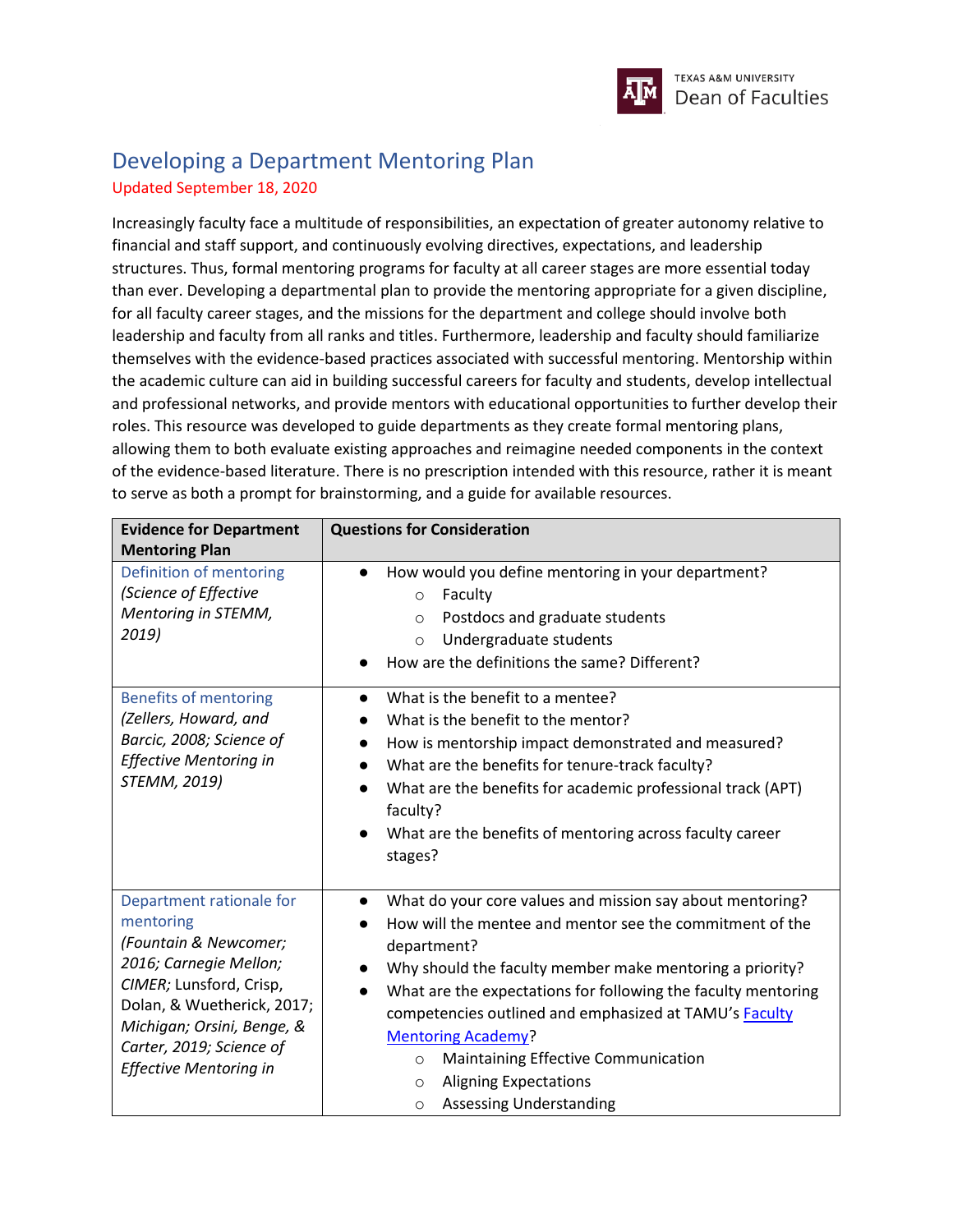

| STEMM, 2019; Zellers,                 | Addressing Equity and Inclusion<br>$\circ$                                                                 |  |  |
|---------------------------------------|------------------------------------------------------------------------------------------------------------|--|--|
| Howard, and Barcic, 2008)             | Fostering Independence<br>$\circ$                                                                          |  |  |
|                                       | <b>Promoting Professional Development</b><br>$\circ$                                                       |  |  |
|                                       | Articulating Your Mentoring Philosophy and Plan<br>$\circ$                                                 |  |  |
|                                       | Who mentors outside of the department? How are they                                                        |  |  |
|                                       | identified?                                                                                                |  |  |
|                                       | How is the faculty evaluation process integrated with                                                      |  |  |
|                                       | mentoring?                                                                                                 |  |  |
|                                       | How many mentors are expected for one individual?                                                          |  |  |
|                                       | What mentorship model will you follow?                                                                     |  |  |
|                                       |                                                                                                            |  |  |
| <b>Department mentoring</b>           | Why does a department mentoring program exist?                                                             |  |  |
| purpose and goals                     | Who is mentored and why                                                                                    |  |  |
| (Carnegie Mellon;                     | APT Faculty (professional development)<br>$\circ$                                                          |  |  |
| Michigan; Science of                  | Assistant Professors (for tenure)<br>$\circ$                                                               |  |  |
| <b>Effective Mentoring in</b>         | Associate Professors (progression to Full)<br>$\circ$                                                      |  |  |
| STEMM, 2019)                          | Associate and Full Professors (leadership and other<br>$\circ$                                             |  |  |
|                                       | continued skill acquisition)                                                                               |  |  |
|                                       | Who mentors the different career stages?                                                                   |  |  |
|                                       | Arranged or voluntary?<br>$\circ$                                                                          |  |  |
|                                       | Mutual mentoring for later stage careers?<br>$\circ$                                                       |  |  |
|                                       | External mentors or coaches?<br>$\circ$                                                                    |  |  |
|                                       | What types of development are expected? Professional?                                                      |  |  |
|                                       | Career? Psychosocial?                                                                                      |  |  |
|                                       | What relationship does mentorship have with the annual                                                     |  |  |
|                                       | evaluation?                                                                                                |  |  |
|                                       | Are faculty mentors incentivized to participate?                                                           |  |  |
|                                       |                                                                                                            |  |  |
| <b>Department Point of</b><br>Contact | Who will oversee the initiative?<br>$\bullet$                                                              |  |  |
| (Harvard; Illinois; Science of        | How frequent are mentor-mentee discussions?                                                                |  |  |
| Effective Mentoring in                | What is discussed?                                                                                         |  |  |
| STEMM, 2019)                          | Will they serve in an evaluative capacity?                                                                 |  |  |
| Clear guidelines and                  | What is the timeline? As soon as faculty join the department as                                            |  |  |
| expectations for mentor               | part of onboarding?                                                                                        |  |  |
| and mentee                            | Who participates?                                                                                          |  |  |
| (Carnegie Mellon; Science             | What does participation include? Meetings? Frequency?                                                      |  |  |
| of Effective Mentoring in             | Informal or formal?                                                                                        |  |  |
| STEMM, 2019; Wilson &                 | Is there an agreement between mentor and mentee? If yes,<br>how was it initiated and what does it include? |  |  |
| Elman, 1990; Zellers,                 |                                                                                                            |  |  |
| Howard, and Barcic, 2008)             | What happens if the mentor leaves the department/university?                                               |  |  |
|                                       | How long is the commitment? Is there a multi-year plan?                                                    |  |  |
|                                       | Who schedules the meetings?                                                                                |  |  |
|                                       | How will confidentiality be maintained?                                                                    |  |  |
|                                       |                                                                                                            |  |  |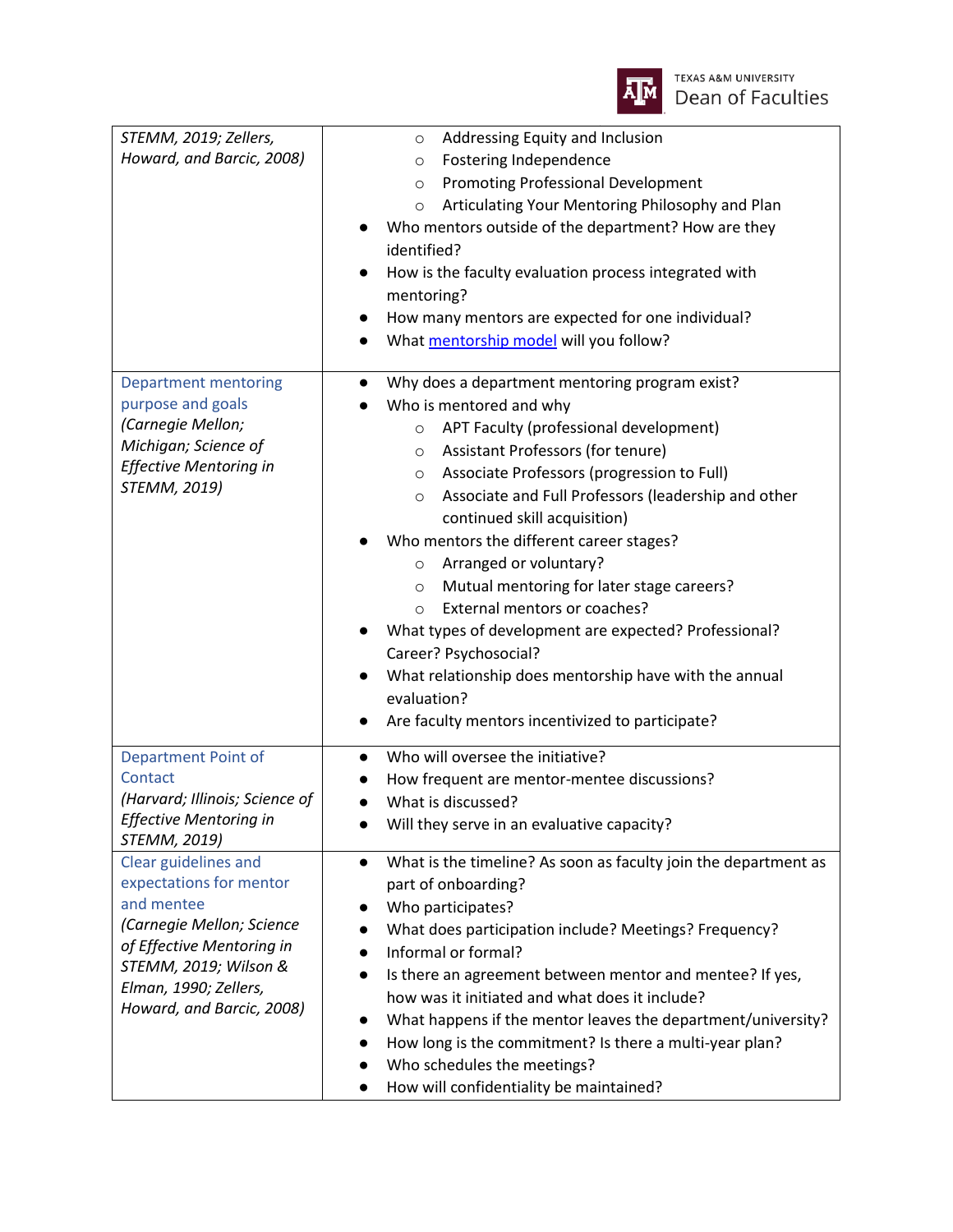

|                                              | What conversations are off limits?<br>$\bullet$                              |  |  |
|----------------------------------------------|------------------------------------------------------------------------------|--|--|
|                                              | What are the guidelines for meetings?<br>$\bullet$                           |  |  |
|                                              | What is the emotional support expectation for mentoring?<br>$\bullet$        |  |  |
| Role of mentor                               | How will the faculty member demonstrate that they have<br>$\bullet$          |  |  |
| (Bean, Lucas, & Hyers,                       | accepted the responsibility of being a mentor?                               |  |  |
| 2014; Carnegie Mellon;                       | What is the expected time commitment?<br>$\bullet$                           |  |  |
| Columbia; Harvard;                           | How have they demonstrated a commitment to support their<br>$\bullet$        |  |  |
| Michigan; Pope-Ruark,                        | colleagues?                                                                  |  |  |
| 2017; Science of Effective                   | How does the faculty member demonstrate their<br>$\bullet$                   |  |  |
| Mentoring in STEMM,<br>2019; Wilson & Elman, | understanding of department expectations and performance                     |  |  |
| 1990)                                        | standards?                                                                   |  |  |
|                                              | What essential stage-specific information is                                 |  |  |
|                                              | conveyed/reinforced via mentoring in your department?                        |  |  |
|                                              | Does the mentor convey track and stage-specific expectations                 |  |  |
|                                              | for research productivity?                                                   |  |  |
|                                              | What is the mentor expected to share regarding<br>$\circ$                    |  |  |
|                                              | funding opportunities?                                                       |  |  |
|                                              | Does the mentor convey track and stage-specific<br>$\circ$                   |  |  |
|                                              | expectations for treatment of postdocs? For graduate                         |  |  |
|                                              | students? For undergraduate students?                                        |  |  |
|                                              | Does the mentor convey track and stage-specific expectations                 |  |  |
|                                              | for teaching?                                                                |  |  |
|                                              | Does the mentor convey track and stage-specific expectations<br>for service? |  |  |
|                                              | What role will the mentor play in connecting mentee with                     |  |  |
|                                              | resources and networks necessary to succeed?                                 |  |  |
|                                              | To what extent are mentors expected to be the expert?<br>$\bullet$           |  |  |
|                                              | How will the mentor describe resource availability?<br>$\bullet$             |  |  |
|                                              | How much will the mentor be expected to understand the                       |  |  |
|                                              | mentees area of expertise?                                                   |  |  |
|                                              | What career vision will the mentor be expected to share?                     |  |  |
|                                              | What is the expectation for frank conversations?                             |  |  |
|                                              | What is the expectation for emotional intelligence?                          |  |  |
|                                              | What is the expected availability?                                           |  |  |
|                                              |                                                                              |  |  |
| <b>Role of Mentee</b>                        | How does the mentee experience and communicate the impact<br>$\bullet$       |  |  |
| (Bean, Lucas, & Hyers,                       | of the mentorship?                                                           |  |  |
| 2014; Illinois; Michigan;                    | How does the mentee maintain effective communication?                        |  |  |
| Science of Effective                         | How does the mentee demonstrate their understanding?                         |  |  |
| Mentoring in STEMM,<br>2019)                 | How is the mentee addressing equity and inclusion?<br>$\bullet$              |  |  |
|                                              | How does the mentee foster independence?                                     |  |  |
|                                              | How does the mentee participate in professional development?<br>٠            |  |  |
|                                              | Does the mentee know how to offer feedback to the mentor or                  |  |  |
|                                              | department head?                                                             |  |  |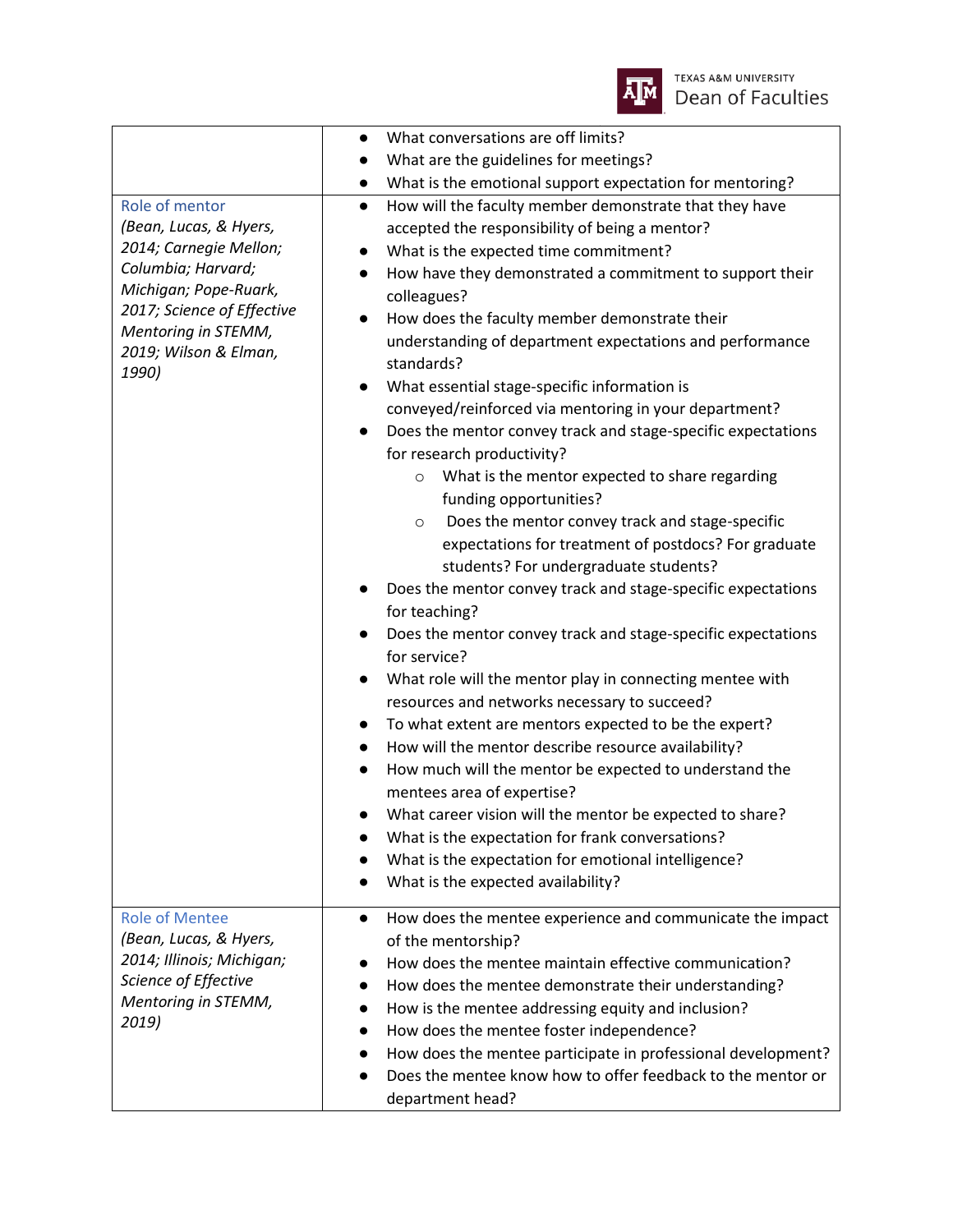

|                                                                                                                                                                                                                                                                                                        | $\bullet$<br>research?<br>$\bullet$<br>service)?                                                   | Does the mentee have an individual mentorship plan?<br>Is the mentee introducing the mentor to new networks and<br>Is the mentee growing in their position (research, teaching,                                                                                                                                                                                                                                                                                                                                                                                                                                                                                                                                                  |
|--------------------------------------------------------------------------------------------------------------------------------------------------------------------------------------------------------------------------------------------------------------------------------------------------------|----------------------------------------------------------------------------------------------------|----------------------------------------------------------------------------------------------------------------------------------------------------------------------------------------------------------------------------------------------------------------------------------------------------------------------------------------------------------------------------------------------------------------------------------------------------------------------------------------------------------------------------------------------------------------------------------------------------------------------------------------------------------------------------------------------------------------------------------|
| <b>Role of Department Head</b><br>(Carnegie Mellon;<br>Columbia; Fountain &<br>Newcomer, 2016; Harvard;<br>Michigan; North Carolina;<br>Science of Effective<br>Mentoring in STEMM,<br>2019)                                                                                                           | $\bullet$<br>faculty?<br>$\bullet$<br>faculty?<br>$\bullet$<br>faculty to participate?<br>contact? | How is a culture of mentoring promoted in the department?<br>What review processes address mentorship outcomes of<br>Is a mentorship award established? If not, should one?<br>What mentorship information resources can be provided to<br>How are faculty encouraged to participate in mentorship<br>education and development? Where can they participate on<br>campus? What faculty incentives and support can encourage<br>Are informal mentoring opportunities provided to all faculty,<br>regardless of rank or experience?<br>How often do I meet with the department mentoring point of<br>What is necessary to ensure all faculty are receiving effective<br>mentoring as described in the departmental mentoring plan? |
| <b>Mentorship Models</b><br>(Bean, Lucas, & Hyers,<br>2014; California-San<br>Francisco; Columbia; de<br>Janasz & Sullivan, 2003;<br>Harvard; Illinois; Michigan;<br>North Carolina; Pope-<br>Ruark, 2017; Sellers,<br>Howard, & Barcic, 2008;<br>Science of Effective<br>Mentoring in STEMM,<br>2019) | <b>Single Mentor</b>                                                                               | How does this mentorship begin? When?<br>What are the benefits for this mentorship<br>model? Challenges?<br>What is the plan if a single mentor may<br>not be able to address all of a mentee's<br>concerns?                                                                                                                                                                                                                                                                                                                                                                                                                                                                                                                     |
|                                                                                                                                                                                                                                                                                                        | <b>Group or Mutual</b><br><b>Mentoring</b>                                                         | How does this mentorship begin? When?<br>$\bullet$<br>What are the benefits of this mentorship<br>model? Challenges?<br>What is the group structure? Senior<br>members? Peer members?<br>Is an external perspective or guidance<br>valuable?                                                                                                                                                                                                                                                                                                                                                                                                                                                                                     |
|                                                                                                                                                                                                                                                                                                        | Interdisciplinary<br><b>Mentoring</b>                                                              | How are roles determined? Structure?<br>$\bullet$<br>Communication?<br>Who gives scholarly advice?<br>What discipline and perspective would be<br>valuable?<br>Is it possible for an external campus<br>mentor to contribute?                                                                                                                                                                                                                                                                                                                                                                                                                                                                                                    |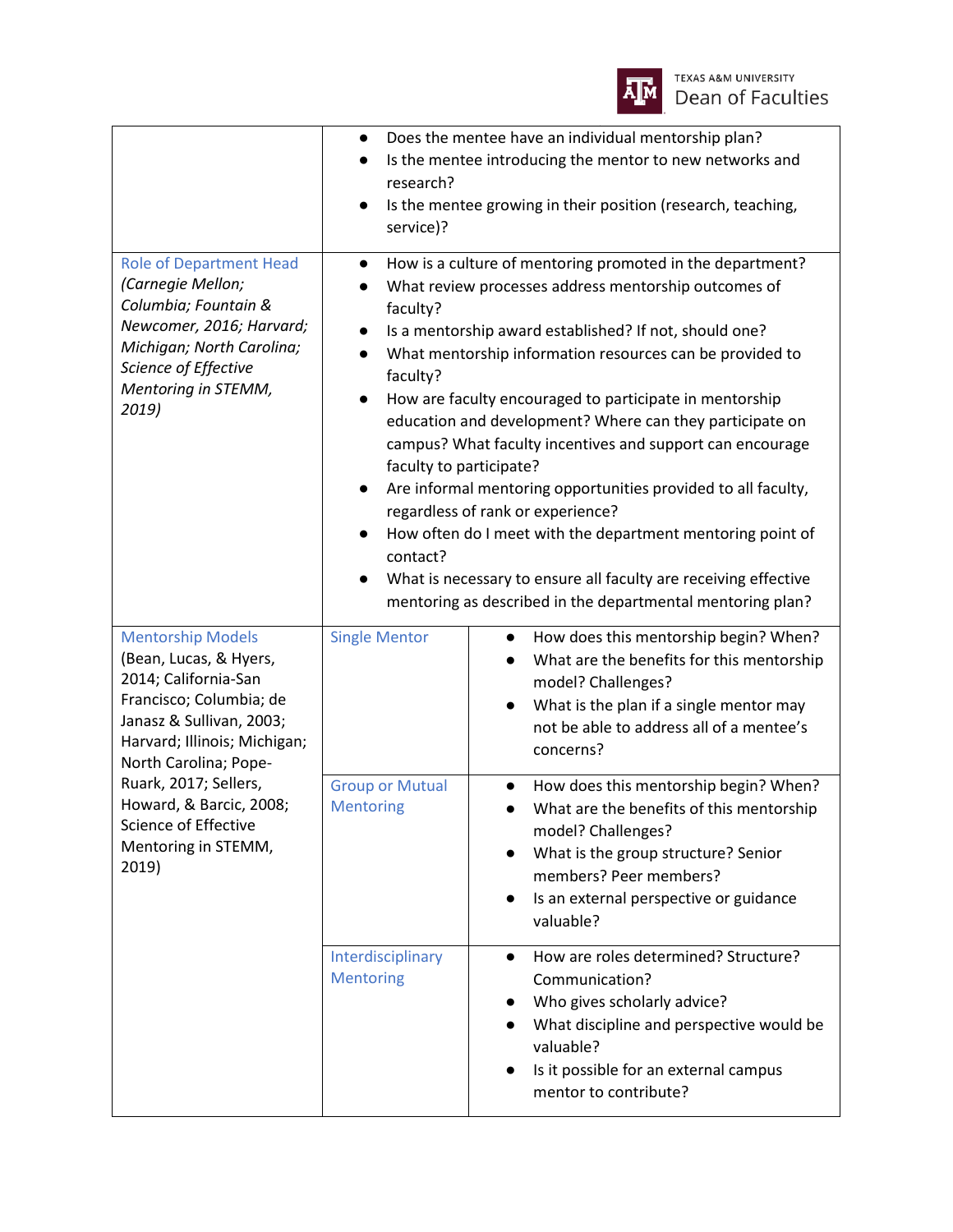

| What forms of external mentorship is<br><b>External and</b><br>available inside and outside the college?<br><b>Expert Mentoring</b><br>External to the university? What is the<br>value?<br>How can faculty engage with mentors who<br>are subject-matter or discipline-specific<br>experts? What is the value?<br>How can faculty engage with mentors who |  |                                         |
|------------------------------------------------------------------------------------------------------------------------------------------------------------------------------------------------------------------------------------------------------------------------------------------------------------------------------------------------------------|--|-----------------------------------------|
|                                                                                                                                                                                                                                                                                                                                                            |  | are process experts? What is the value? |

## References

Bean, N. M., Lucas, L., & Hyers, L. L. (2014). Mentoring in higher education should be the norm to assure success: Lessons learned from the faculty mentoring program, West Chester University, 2008– 2011. Mentoring and Tutoring: Partnership in Learning, 22(1), 56–73.

## Carnegie Mellon -

[https://www.cmu.edu/teaching/resources/MentoringFaculty/MentoringGuideDepartmentHead](https://www.cmu.edu/teaching/resources/MentoringFaculty/MentoringGuideDepartmentHeads.pdf) [s.pdf](https://www.cmu.edu/teaching/resources/MentoringFaculty/MentoringGuideDepartmentHeads.pdf)

CIMER – <https://cimerproject.org/>

Columbia University -

<https://provost.columbia.edu/sites/default/files/content/MentoringBestPractices.pdf>

- de Janasz, S. C., & Sullivan, S. E. (2004). Multiple mentoring in academe: Developing the professorial network. *Journal of Vocational Behavior*, *64* (Careers in Academe: A Special Issue of the Journal of Vocational Behavior), 263‒283. doi: 10.1016/j.jvb.2002.07.001
- Fountain, J., & Newcomer, K. E. (2016). Developing and Sustaining Effective Faculty Mentoring Programs. *Journal of Public Affairs Education*, *22*(4), 483‒506.

Harvard University -

https://facultyresources.fas.harvard.edu/files/facultyresources/files/mentoring guide to depa [rtments\\_2016\\_10\\_18.pdf](https://facultyresources.fas.harvard.edu/files/facultyresources/files/mentoring_guide_to_departments_2016_10_18.pdf)

- Lunsford, L. G.; Crisp, G.; Dolan, E. L.; and Wuetherick, B., (2017). "Mentoring in higher education" A chapter in The SAGE handbook of Mentoring, SAGE Publications, Thousand Oaks, CA: SAGE Publications.
- National Academies of Sciences, Engineering, and Medicine (NASEM). 2019. *The Science of Effective Mentorship in STEMM*. Washington, DC: The National Academies Press. [https://doi.org/10.17226/25568.](https://doi.org/10.17226/25568)
- Orsini, J.M., Benge, M.P., and Carter, H.S. (2019). Developing a mentorship program in higher education institutions. Department of Agricultural Education and Communication, UF/IFAS Extension. [https://edis.ifas.ufl.edu](https://edis.ifas.ufl.edu/)